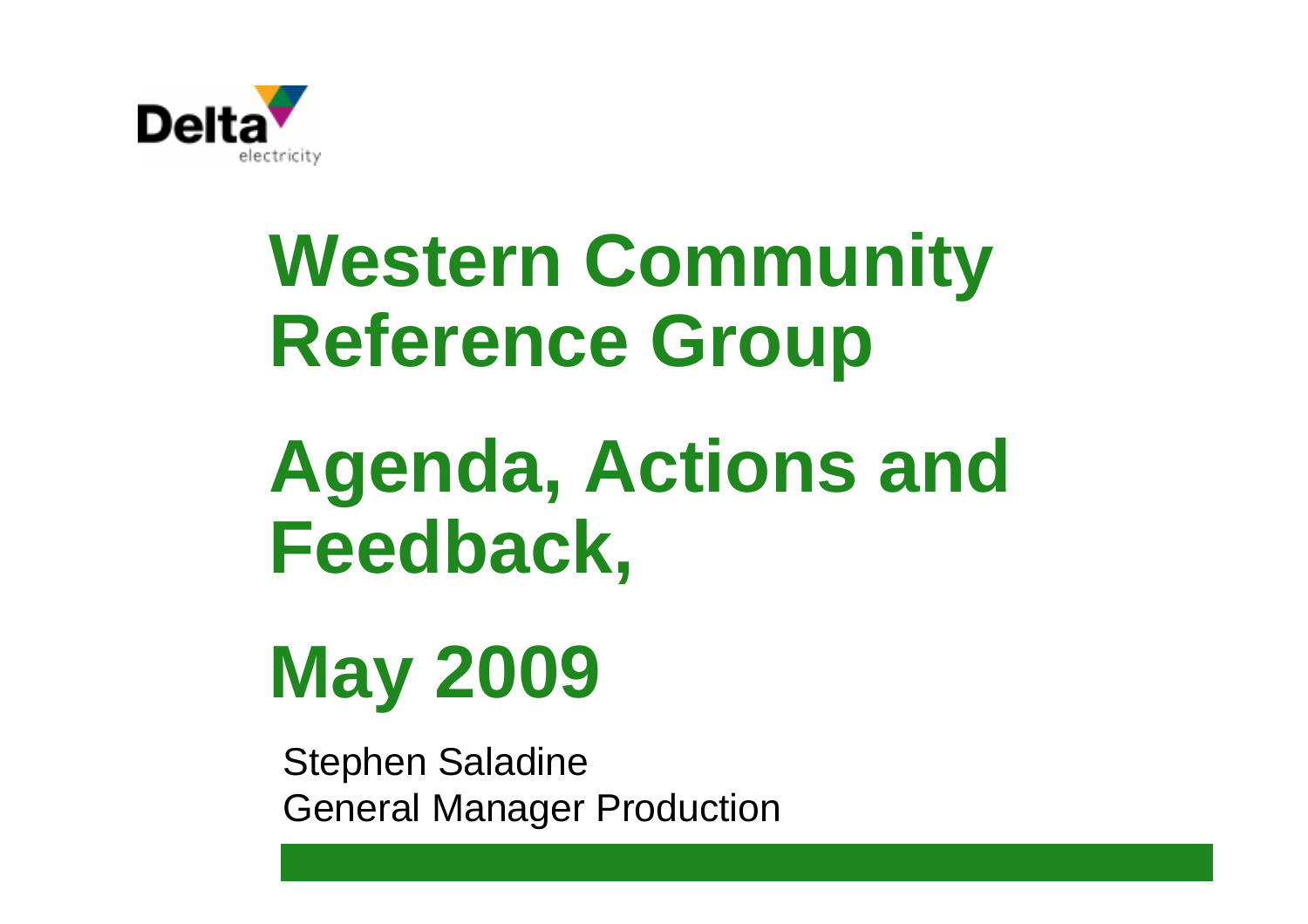

## AGENDA – 27 May 2009

- Welcome
- Action Items
	- Update on Rail Unloader Project
	- Feedback on Centennial proposed activities at Kerosene Vale
	- Update on Springvale Mine water treatment project
- Update on Operations
- National Electricity Market Presentation
- Committee Communication Protocols
- Member Feedback Committee
- General Business Committee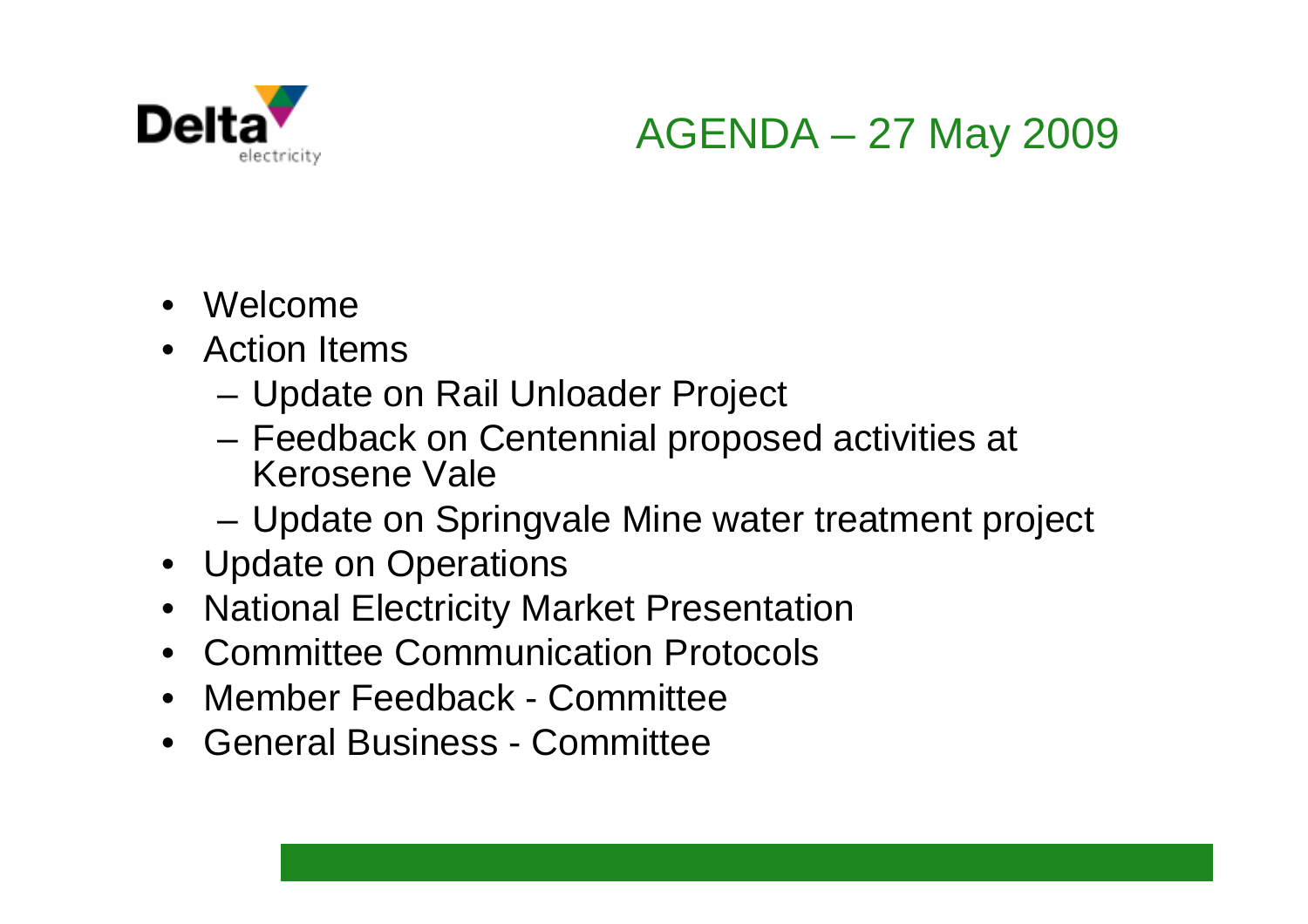

## Action Items

#### • Rail Unloader Project

Delta is awaiting advice from the Dept of Planning regarding the approval of the Rail Coal Unloader at Pipers Flat

## • Feedback on Centennial's proposed activities at Kerosene Vale

Delta's planning approval for Kerosene Vale Stage 2 included conditions relating to Centennials ability to mine the coal in the area prior to ash placement.

Centennial are currently exploring their options. The appropriate person to contact regarding these activities is Katie Brassil from Centennial on katie.brassil@centennialcoal.com.au.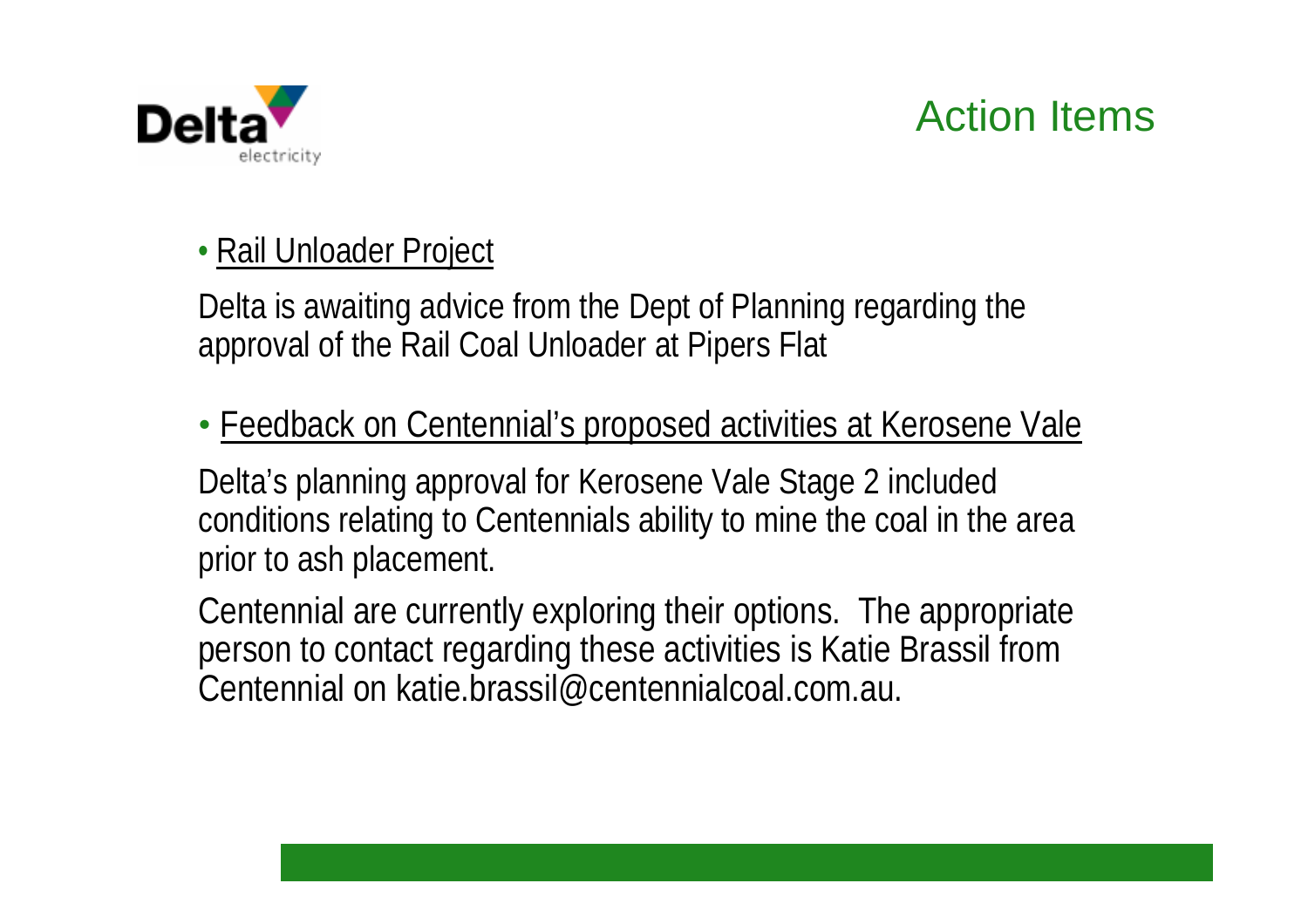

## Action Items

## • Update on Springvale Mine Water Treatment Project

Construction of the water treatment plant dedicated to removing sediments is almost complete.

This project is due for completion in June 2009

Typical water quality of Springvale mine water discharged to Sawyers Swamp Creek is:

| рH                      | 8.3          |
|-------------------------|--------------|
| Conductivity            | 1100 uS/cm   |
| <b>Sulfate</b>          | 50 mg/l      |
| Turbidity               | $< 10$ NTU   |
| <b>Suspended Solids</b> | 10 - 20 mg/l |

Current volumes average approximately 20 ML/day.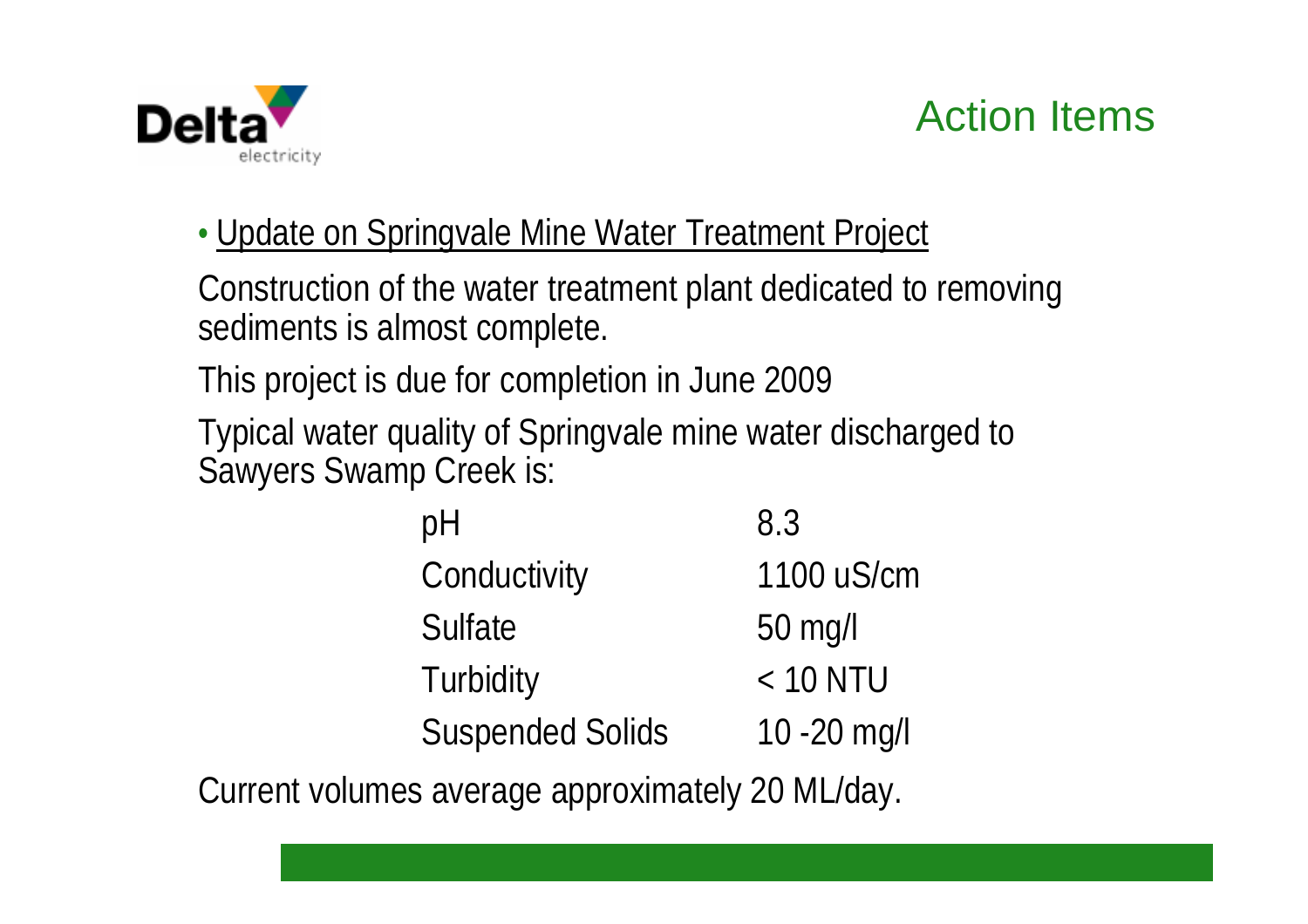



### • Feral Goats

Delta is discussing this issue with the State Forests to facilitate a concerted effort to manage this issue more comprehensively.

#### • Fisheries Access to Thompsons Creek Dam

Delta's security contractor is aware that Fisheries are permitted to have access to Thompsons Creek Dam. This has been reinforced with all the security staff.

#### • Media Release re Reference Group

The media release was published in Lithgow Mercury on 24<sup>th</sup> March 2009.

• Reference Group Notes on Delta's Website

Completed as requested.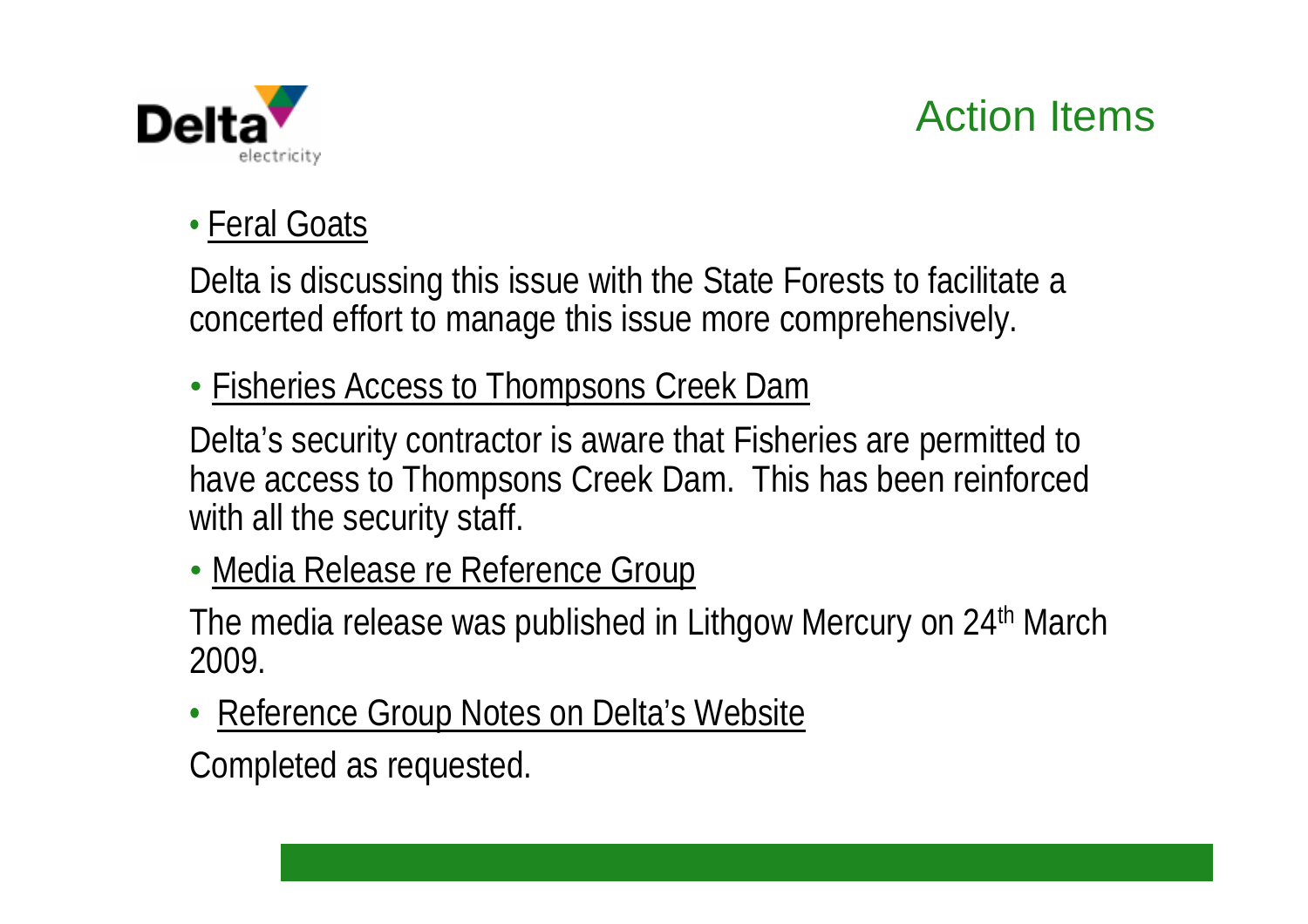

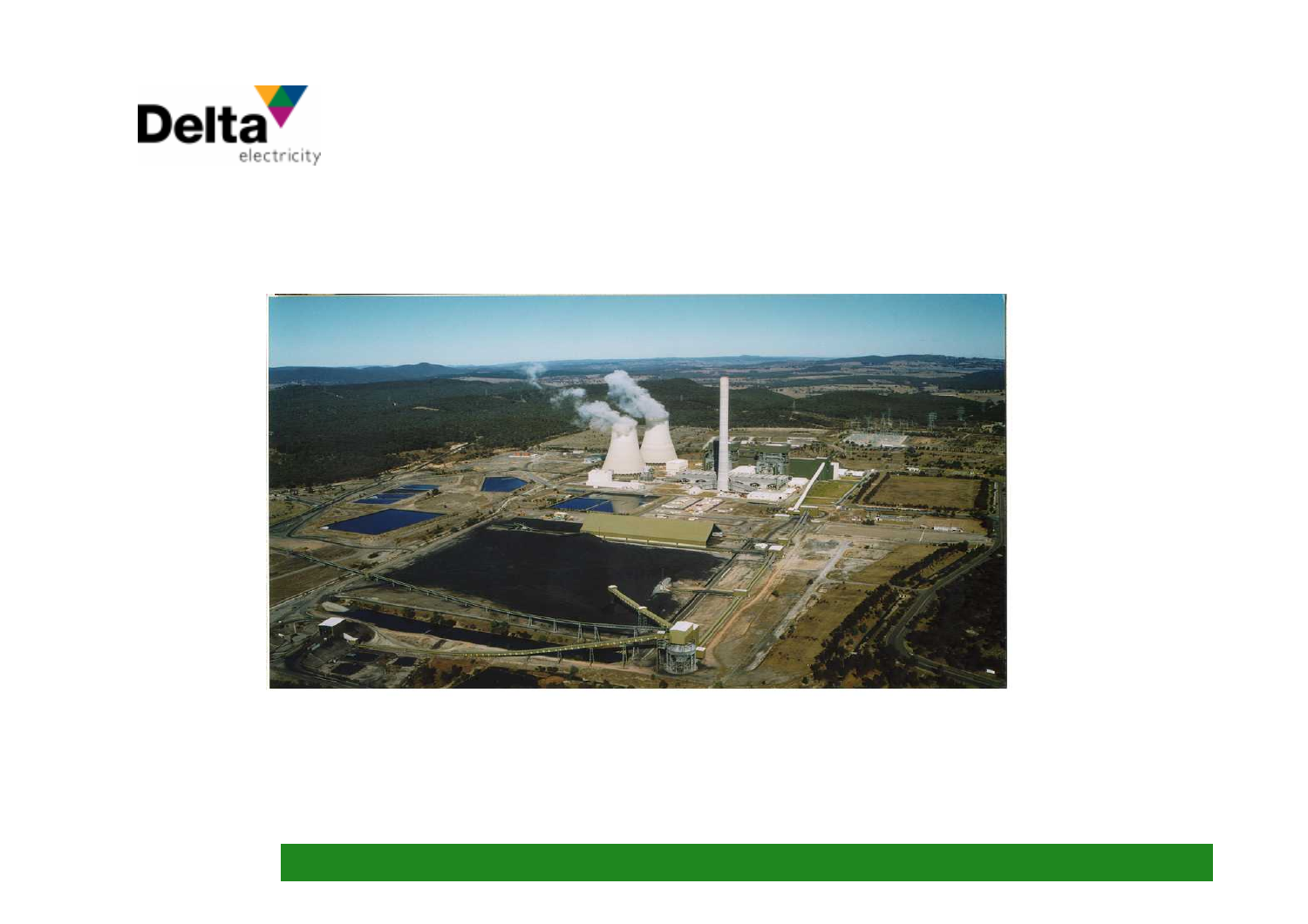

# Operations Update

#### • Wallerawang

Has operated normally and will remain in service through the winter

### • Mt Piper

Mt Piper Unit 1 is currently in outage and will return to service later this week.

Both Mt Piper units are expected to operate normally throughout the winter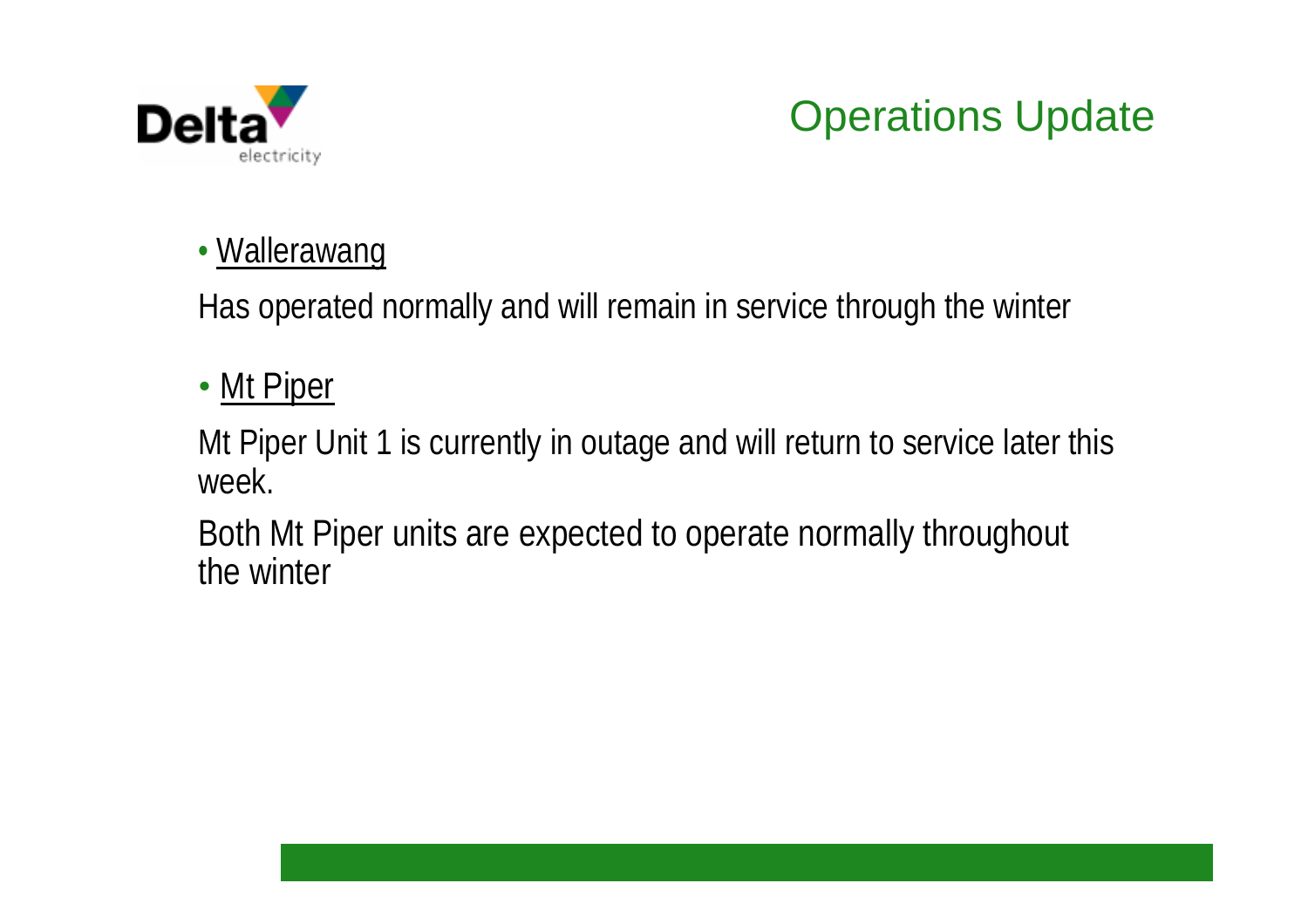

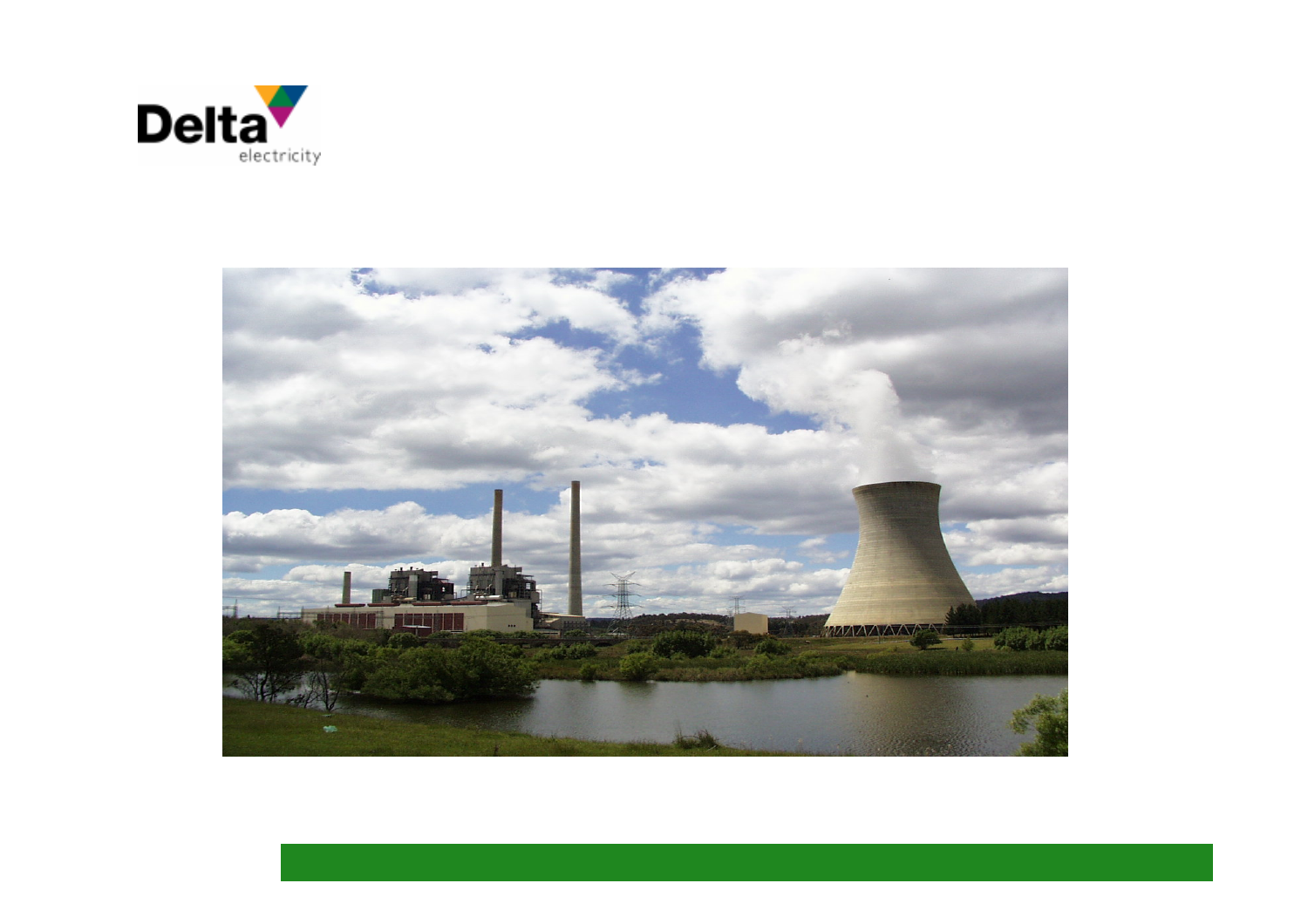

# Member Feedback

#### • Ash Issue for Blackmans Flat Resident

Delta's monitoring and inspections do not indicate that ash is escaping the repository at Mt Piper.

We will contact the resident directly and investigate the source of the dust further.

• Springvale Water Quality

Covered earlier in the meeting.

• Emergency Plans for Sawyers Creek Dam

This is a scheduled dam and accordingly an emergency plan is in place.

Detailed Dam Surveillance activities are undertaken and reported to the NSW Dam Safety Committee.